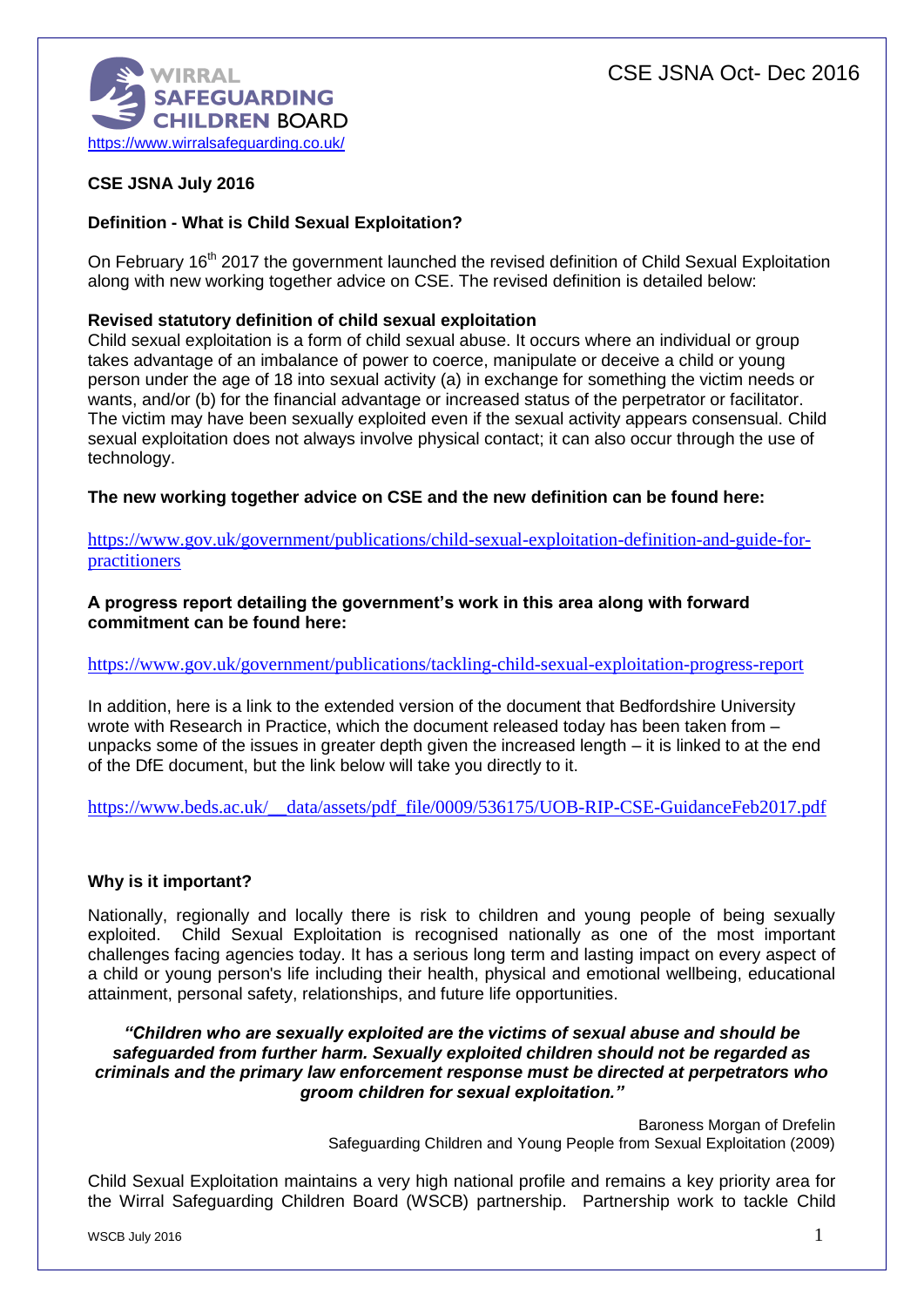

Sexual Exploitation is led through the Child Sexual Exploitation strategic group and all organisations have a role to play in ensuring children and young people are protected from sexual exploitation.

The 2014 Jay report into Child Sexual Exploitation in Rotherham highlighted that 'collective failures' of managers and professionals in partner agencies including Social Care and the Police to acknowledge and respond to the extent of sexual exploitation contributed to 14 years of abuse of children and young people. The report reminds us that we must not be complacent for one minute and we should use the report's recommendations to test our own responses to vulnerable children, young people and their families, and the effectiveness of our multiagency systems to detect and respond quickly to each and every instance of Child Sexual Exploitation.

The WSCB is very clear that Child Sexual Exploitation is child abuse, and all children and young people who are subject to sexual exploitation are victims, regardless of whether they feel they have been abused or not.

### **Risk factors associated with child sexual exploitation**

Any child or young person may be at risk of sexual exploitation, regardless of their family background or other circumstances. This includes boys and young men as well as girls and young women. However, some groups are particularly vulnerable. These include;

- Children and young people who have a history of running away or of going missing from home
- Those in and leaving residential and foster care
- Those with special needs and learning disabilities
- Migrant children and young people
- Unaccompanied asylum seeking children and young people
- Children and young people who have disengaged from education
- Children and young people who are abusing drugs and alcohol
- Those involved in gangs

## **What are the signs and symptoms of child sexual exploitation?**

Grooming and sexual exploitation can be very difficult to identify. Warning signs can easily be mistaken for 'normal' teenage behaviour and/or development. However, parents, carers, school teachers and practitioners are advised to be alert to the following signs and symptoms:

- inappropriate sexual or sexualised behaviour
- repeat sexually transmitted infections; in girls repeat pregnancy, abortions, miscarriage
- having unaffordable new things (clothes, mobile) or expensive habits (alcohol, drugs)
- going to hotels or other unusual locations to meet friends
- getting in/out of different cars driven by unknown adults
- aoing missing from home or care
- having older boyfriends or girlfriends
- associating with other young people involved in sexual exploitation
- truancy, exclusion, disengagement with school, opting out of education altogether
- unexplained changes in behaviour or personality (chaotic, aggressive, sexual)
- drug or alcohol misuse
- getting involved in crime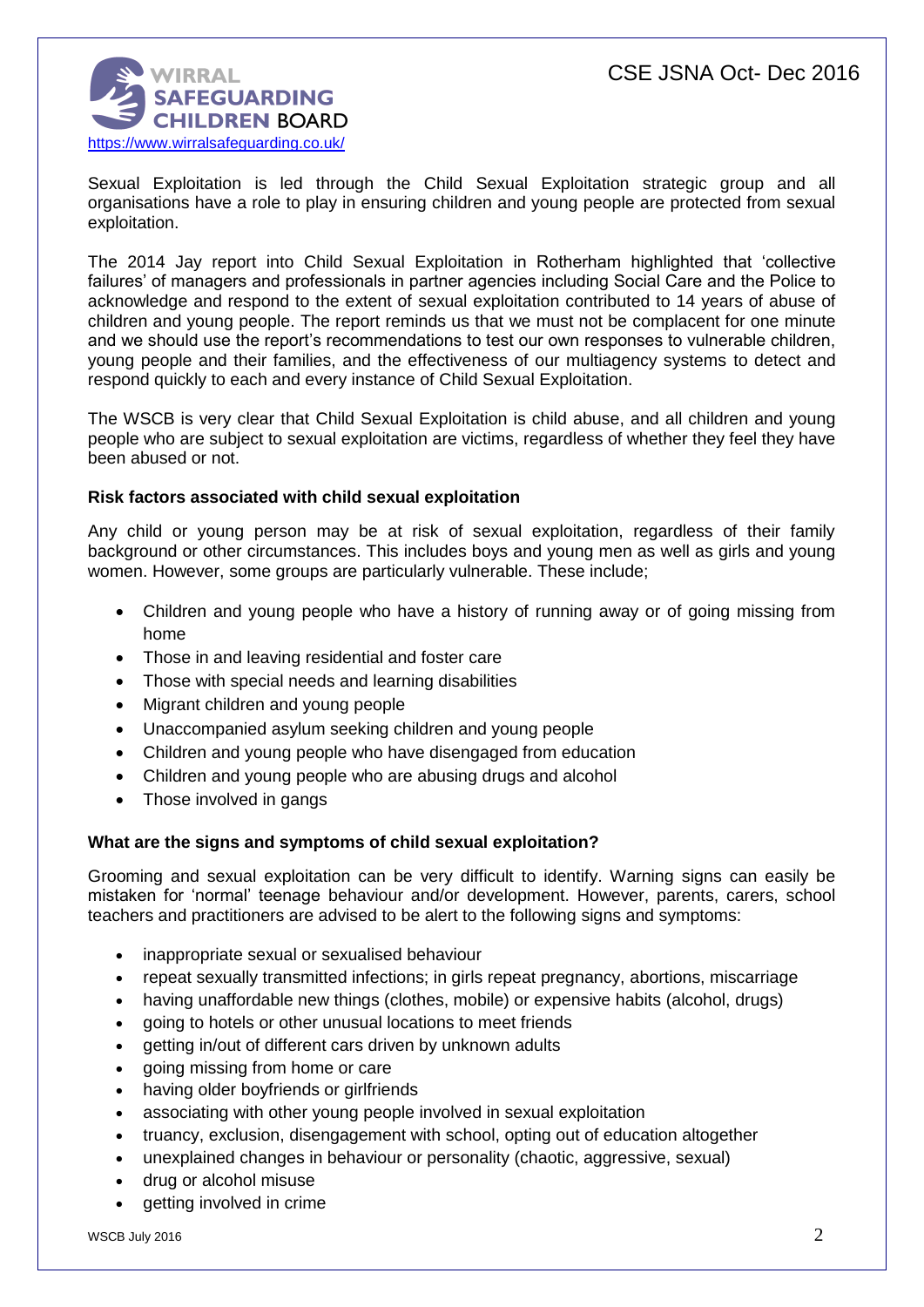

injuries from physical assault, physical restraint, sexual assault

# **Wirral's local CSE profile**

Wirral is home to approximately 70,500 children and young people (0-18). The child population of Wirral is predominantly white British (93%) but significant ethnic minority groups exists, particularly Irish, Chinese and Polish. It is a key challenge for all agencies working in Wirral to eliminate the differences in outcomes for children and young people and to ensure our most vulnerable children receive help at the earliest opportunity.

Wirral's findings include: The young person is likely to be 15-16 years old and female. They may be going missing and potentially associating with older boys/men often meeting these men via social media. They may have low school attendance and be using alcohol and substances. They may have a learning/behaviour difficulty such as ADHD. They may be secretive around the internet/use of phone. They may have a mental health difficulty which could manifest itself in selfharming. They may have a social worker and/or be looked after by the local authority.

Keeping children and young people safe and protected from Child Sexual Exploitation is one of the key priorities of the Wirral Safeguarding Children Board (WSCB), the Local Authority, the Police and partners. Working together in partnership with the wider local community is key if we are going to recognise and effectively deal with CSE in Wirral.

All of the WSCB's safeguarding activity, including the response to CSE across the partnership contributes to ensuring that:

## **"Children and young people in Wirral feel safe and are safe"**

The WSCB through its strategic group developed a performance information dataset for Child Sexual Exploitation. The main source of data is held by the Multi-Agency Child Sexual Exploitation (MACSE) meetings which are held each month. All cases where professionals suspect or know that a child is a victim of or at risk of sexual exploitation are referred into the MACSE meetings through the MASH where they are risk assessed and a plan is developed to protect the child and reduce the risk. Cases stay at MACSE until there is no further risk of sexual exploitation. The meetings are jointly chaired by the police and are attended by professionals from key agencies including children's social care, youth services, children's safeguarding, education, health, Catch-22 and preventative services. Through the pan Mersey 'Gold Group' for CSE a Merseyside dataset has been developed.

There is currently no national dataset for Child Sexual Exploitation so at present we are unable to compare Wirral's performance against other areas. Data currently available from the MACSE meetings is presented to the WSCB on a quarterly basis and informs the multi-agency action plan for combatting sexual exploitation. A common dataset has been agreed between the safeguarding board's in Merseyside and the new comprehensive dataset is published each quarter.

Presented below is a summary of findings for quarter 3 (1st October to 31st December 2016)

- From 1st October to 31st December 2016 a total of 9 new cases were referred into the Wirral monthly MACSE meetings.
- Within this quarter there were 8 cases that had previously been open to MACSE and were re referrals.
- 82% of the cases discussed in the MACSE have been about girls.
- For this quarter young people between the ages of 14 and 16 years account for the majority (63%) discussed at MACSE.
- The majority of young people discussed at the MACSE live in the district of Birkenhead and Wallasey.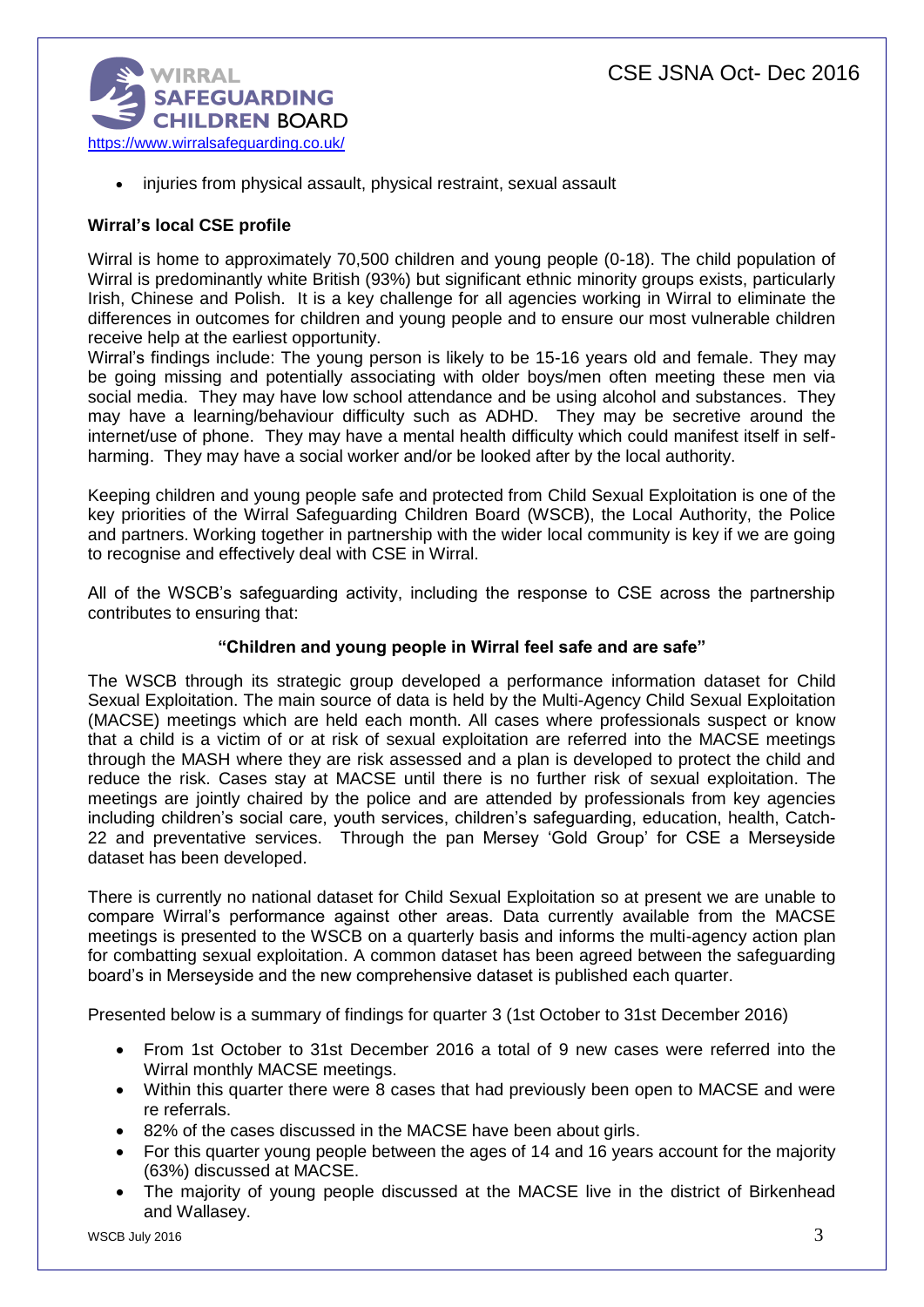

- 40% of the young people have low school attendance. However, the remaining 60% also include unknown, NA and NEET children.
- The biggest concern highlighted within the previous quarter appeared to be inappropriate use of the internet, sending and receiving indecent images and grooming. There was an increase of approx. 7%.
- Over half (66%) of the children and young people referred into MACSE had missing episodes. This is a decrease of 9% from the previous quarter.
- 100% of the children and young people referred into MACSE were children that were open to specialist services (Children's Social Care). 21% of those children are looked after by the local authority
- 34% of these children open to Social Care are on Child Protection Plans
- 28% of the children subject to MACSE during quarter 3 have a disability. This is a decrease of 8% from the previous quarter. Of the children who have got a disability 66% of those young people have ADHD
- 40% of young people discussed at the MACSE have disclosed that they have mental ill health
- 61% of children and young people stating that they are consuming alcohol and/or substances
- During 1st October to 31st December 2016 21% of cases that were open to MACSE closed

# **Gaps in intelligence**

With little national data it is difficult at present to identify gaps in intelligence, although this should become clearer as the data picture builds.

Equally it is difficult at present for the WSCB to give trend information or accurately predict what will happen in the future. It is expected however that the number of Child Sexual Exploitation cases will grow substantially over the next year as both local awareness and confidence in the support from local services increases. Barnardo's have highlighted one case where *"as a result of services being improved because of training, there was a five-fold increase in a period of three months of children and young people being identified as at risk.*

## **What Are We Doing and why?**

The Child Sexual Exploitation action plan is aligned to the Pan Merseyside CSE strategy for 2014- 2017. The purpose of the strategy is:

• To focus and co-ordinate multi agency resources in tackling child sexual exploitation available on the WSCB website

• To ensure that children and young people and the wider community across Cheshire and Merseyside, in particular with parents and carers, are aware of child sexual exploitation and its effects

- To enhance training for professionals
- To ensure that young people and the community are made aware of the issues around exploitation

• To bring to justice the perpetrators of child sexual exploitation and to ensure that young people are properly safeguarded in the course of any criminal proceedings

To achieve this, the partnership has set five key strategic priorities: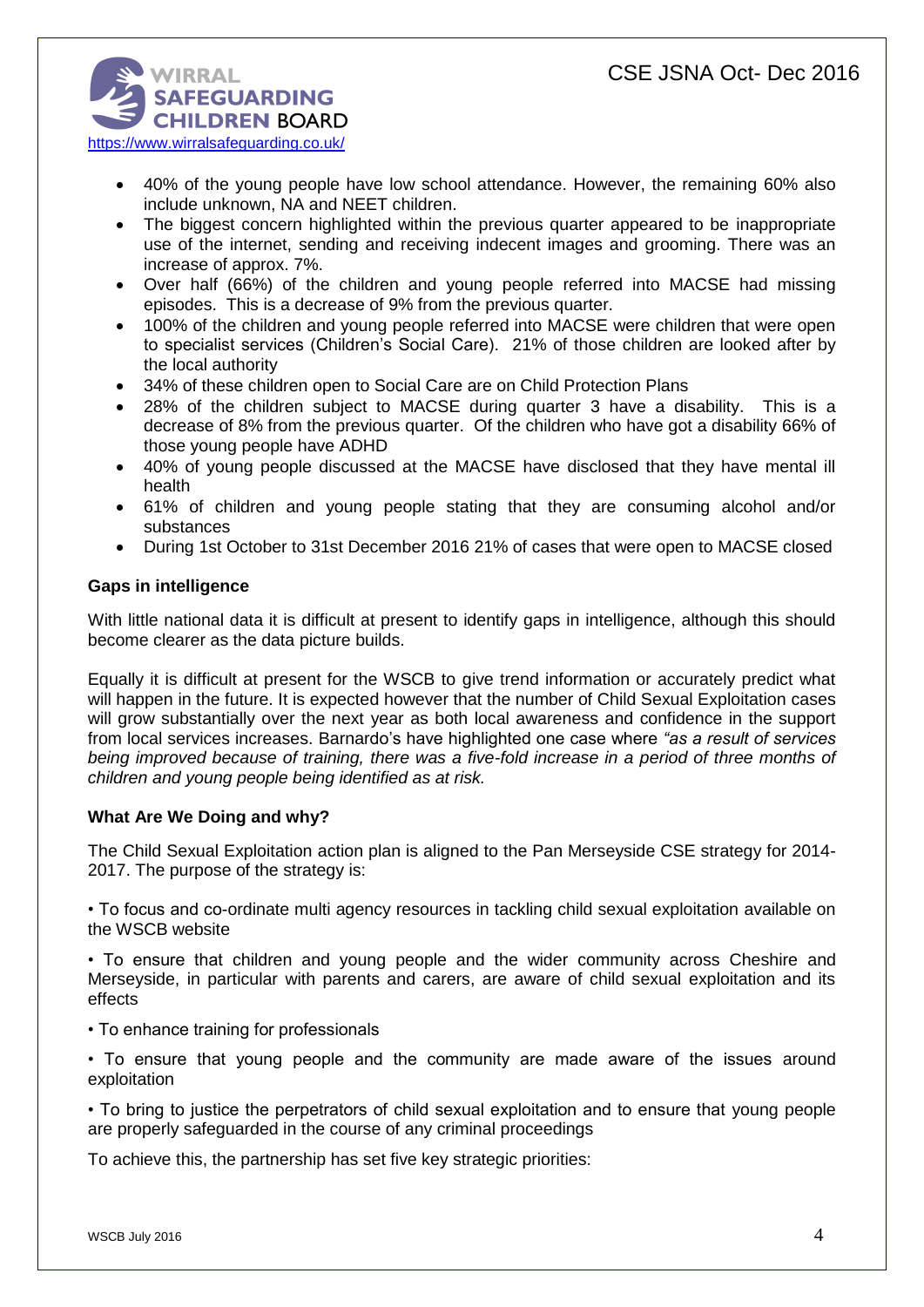

• **Self-Assessment** – Each area maps service provision for children and young people who are victims of or at risk of sexual exploitation, and profiles sexual exploitation in their area

**• Prevention** – There are three aspects to this priority; awareness raising and community engagement; training for professionals and disruption of perpetrator activity

**• Safeguarding** – This priority focuses on developing a coordinated response to Child Sexual Exploitation which ensures victims are identified and responded to at the earliest opportunity

• **Bringing Offenders to Justice** – Each area will work closely with the police and the Crown Prosecution Service to ensure abusers are swiftly brought to justice and held to account

**• Governance** – Good governance ensures that Local Safeguarding Children Boards can develop the policies, procedures and practice to ensure an effective multi-agency response to Child Sexual Exploitation.

## **Key recent activity by the WSCB partnership to combat Child Sexual Exploitation includes:**

- The Merseyside safeguarding children boards in partnership with Merseyside Police have developed a website dedicated to raising awareness of child sexual exploitation. The [www.listentomystory.co.uk](http://www.listentomystory.co.uk/) website is a 'one stop shop' for information and advice about Child Sexual Exploitation whether you are a professional, child or young person, parent or carer, or a member of the public.
- WSCB have produced a poster designed by a young person who had experienced CSE
- There is now a care home governance group that is a sub group of the WSCB with CSE as a standing agenda item
- The BLAST project is available on the WSCB website.
- Seen and Heard Campaign-In July 2016 the Department for Health and the Children's Society launched the Seen and Heard campaign to raise awareness of the signs of sexual abuse and exploitation.
- Catch22 are commissioned by the Wirral Safeguarding Children Board to deliver ten multiagency CSE training sessions. Sessions are also being delivered by PACE and Brook
- Preventative interventions in Targeted Services include group activities (G.I.R.L.S Project and L.A.D.S Project) to reduce risk taking behaviour and 1:1 support packages.
- If You Loved Me peer education performance, addressing abusive teenage relationships, delivered to secondary schools by Creative Youth Development.
- Targeted Youth Support service have also performed 'On One Condition', a play exploring the exploitation of children and young people across Wirral's workforce offering several performances
- An audit of CSE training for Targeted Services staff has been undertaken to ensure staff are trained at the appropriate level- Findings:
- o A practitioner questionnaire was completed to measure the effectiveness of the CSE training facilitated by Catch 22 and the key findings were:
- o All (100%) participants said that they found the training helpful.
- $\circ$  'I found the course very useful and relevant to my job role to help look for the signs of CSE'
- o 'I found the training very informative and well delivered'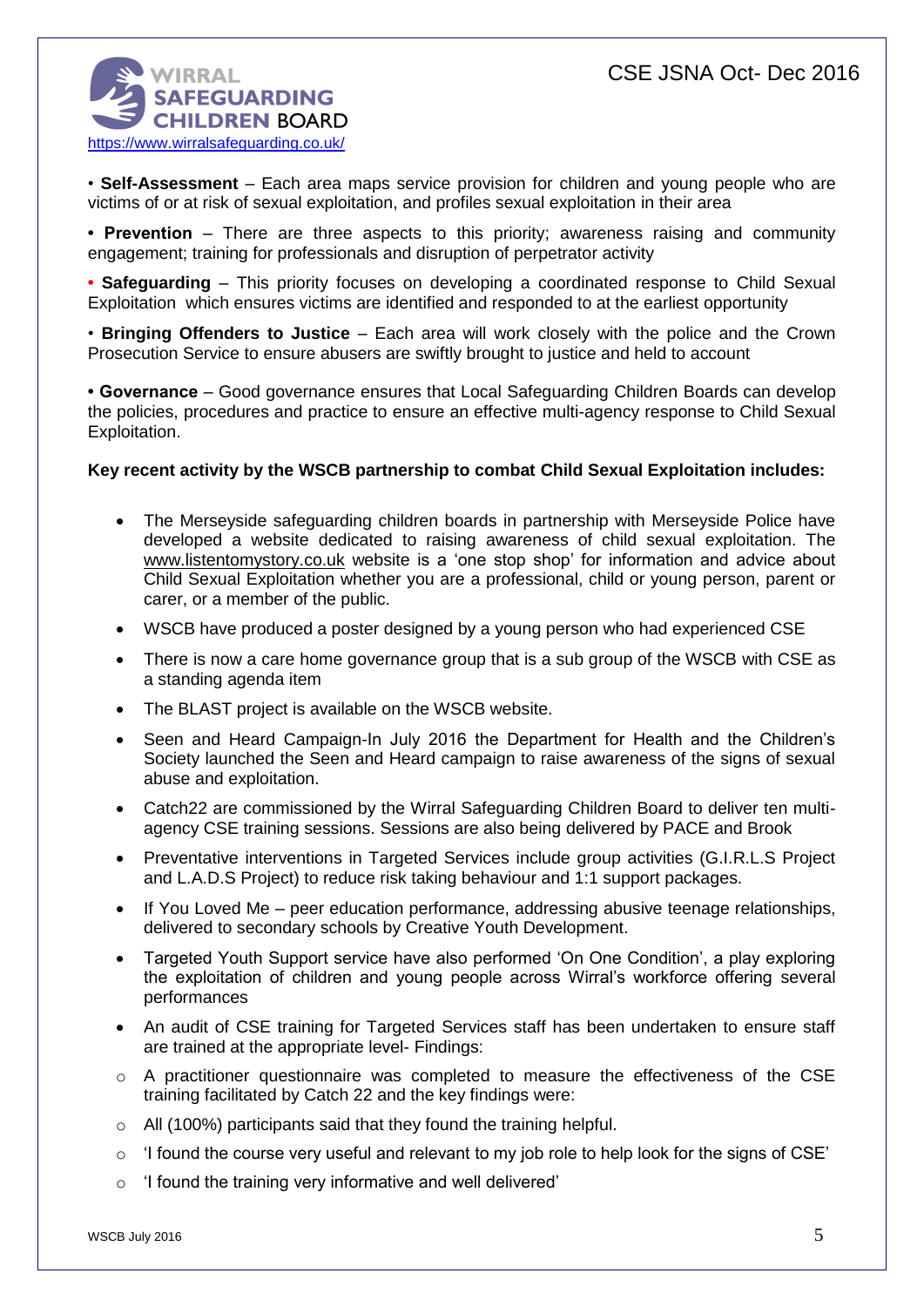

- $\circ$  All (100%) participants said that they shared their knowledge from the training with their colleagues.
- $\circ$  'There were a lot of discussions and feedback were shared with colleagues'
- $\circ$  All (100%) participants said that they have applied their learning from the training to their everyday practice.
- $\circ$  'I speak to young people and their parents about being safe on line'
- $\circ$  'I am more aware of the signs of CSE particularly when working with families with older children'
- $\circ$  All (100%) participants said that they feel more confident in managing cases with CSE following the training.
- $\circ$  'I feel more confident in identifying and managing cases with CSE following my training'.
- $\circ$  None of the participants felt that there were aspects of CSE that were not covered at the training.
- Intelligence from MACSE meetings used to identify 'hot spot' areas for CSE which are then targeted by Youth Outreach Teams. Operation Stay Safe is a joint piece of work with Targeted Services, police and Catch-22. Local areas identified are targeted and services work together to offer support, advice and guidance to the young people in these locations
- The WSCB offers a full day multi-agency training session about Child Sexual Exploitation. This course is available free of charge to all children's services professionals.
- The Alright Charlie learning resource is designed for use with children aged 9-11 in primary schools and aims to highlight the warning signs of grooming in an age appropriate way. The film is seen through the eyes of Charlie who is groomed by Danny. The resource was designed in consultation with CSE professionals, primary schools teachers and children in years 5 and 6 in primary schools. The resource is accessible to girls AND boys with the viewer never discovering Charlie's gender. This resource is available on the WSCB website [guidance book for professionals](http://www.wirralsafeguarding.co.uk/wp-content/uploads/2016/02/alright-charlie-professionals-guidance.pdf) and a workbook for children and young people
- CSE is a standard item for Family Intervention supervision
- CSE is incorporated into the Early Help Strategic Board action plan
- CSE concerns are reported centrally through MASH allowing for information to be immediately shared with the Police and other partners.
- The CSE Screening Tool 2016 is available for professionals to use prior to referral to identify the nature and level of CSE for individual young people. If the tool is completed and CSE is identified the form can be sent into MASH with the referral.
- The CSE1 Referral form, is the referral form used when concerns that a young person is a victim of or is at risk of being sexually exploited.
- The CSE2 Risk Measurement Tool is a risk assessment form which is used at the MASH, with young people and at the MACSE meetings to assess the risk faced by individual young people. Regular use of the tool will evidence whether the level of risk is decreasing over time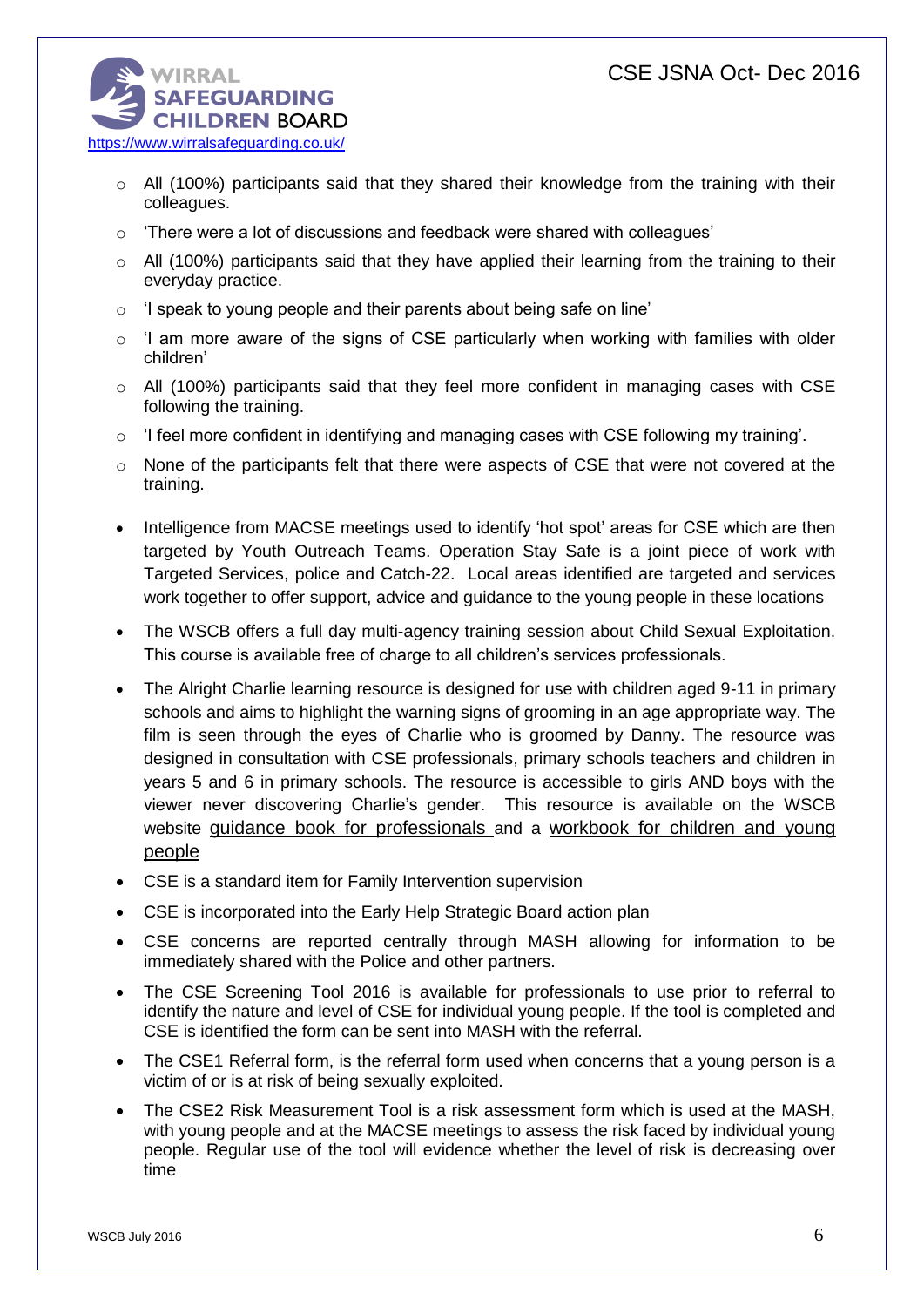

- The Multi Agency Children's Sexual Exploitation (MACSE) meetings, chaired by Police and Children's Social Care, oversee individual children considered to be at risk of CSE, identifies risks, agree risk management strategies and track progress every month. This is supported by a Merseyside Multi-Agency Child Sexual Exploitation (CSE) protocol agreed in June 2014 and has recently been updated.
- Performance regarding missing children is reported to the WSCB. Children Missing from Home, Care and Education in Wirral are monitored by Catch 22, a commissioned service, co-located at MASH.
- Restorative Practice Service has a process in place to identify if first time entrants into the criminal justice system are involved or at risk of CSE, in response to high correlation, identified through national research, between young offenders and CSE.
- Police share intelligence about investigations and hot spot areas of police activity at the MACSE meetings and the CSE strategic group and also hold tactical meetings
- Police and colleagues from the Crown Prosecution Service regularly attend the regional Gold Group CSE strategic meetings to discuss the numbers of investigations underway and successful prosecutions. Work is underway to correlate action to combat CSE and identification of perpetrator with subsequent prosecutions and convictions.
- WSCB audit of referrals into MACSE- Findings:
	- o Overall, the audit found that in all cases, the CSE protocol and training positively influenced the way in which the CSE concerns were managed.
	- o MACSE minutes are widely circulated to agencies and stored appropriately. Clear actions are made at the MACSE minutes for agencies to adhere to.
	- o Children who require direct work are identified at the MACSE meetings and recommendations are made for a referral to the appropriate agency. The audit provided evidence that the direct work recommended at MACSE is having a positive impact. In one case, the child's school attendance was very poor (30%) however following the identification of CSE and direct work undertaken by MST; there was a marked improvement in the child's attendance (98%).
	- $\circ$  The audit found that in all cases the child's physical and emotional needs were positively promoted and addressed.
	- o Agencies agreed that the majority (83%) of cases followed the referral pathway in accordance with the guidance.
	- $\circ$  The audit found that the CSE2 Measurement Tool was not widely used in the cases audited. The guidance states 'upon receipt at CADT, The MASH Manager will complete a CSE 2 form to assess the level of risk to the child. Both the CSE1 and CSE2 form will be forwarded to the police for discussion at the next MACSE meeting'
	- o CSE2 Measurement Tool is now commenced at the strategy meetings, gathering information from all relevant agencies, and is then completed by the allocated social worker with the young person.
	- $\circ$  Risk management of the cases audited was positive and evidenced reduction of risk.
	- Ongoing sustainable and robust awareness raising for young people. How young people access services and also providing a rational for how effective those services are from the view point of young people.
	- A CSE team is being developed with partners and part of their role will be about evidencing the journey of young people through services. Recognising better outcomes for young people who may have been either at risk or victims of CSE.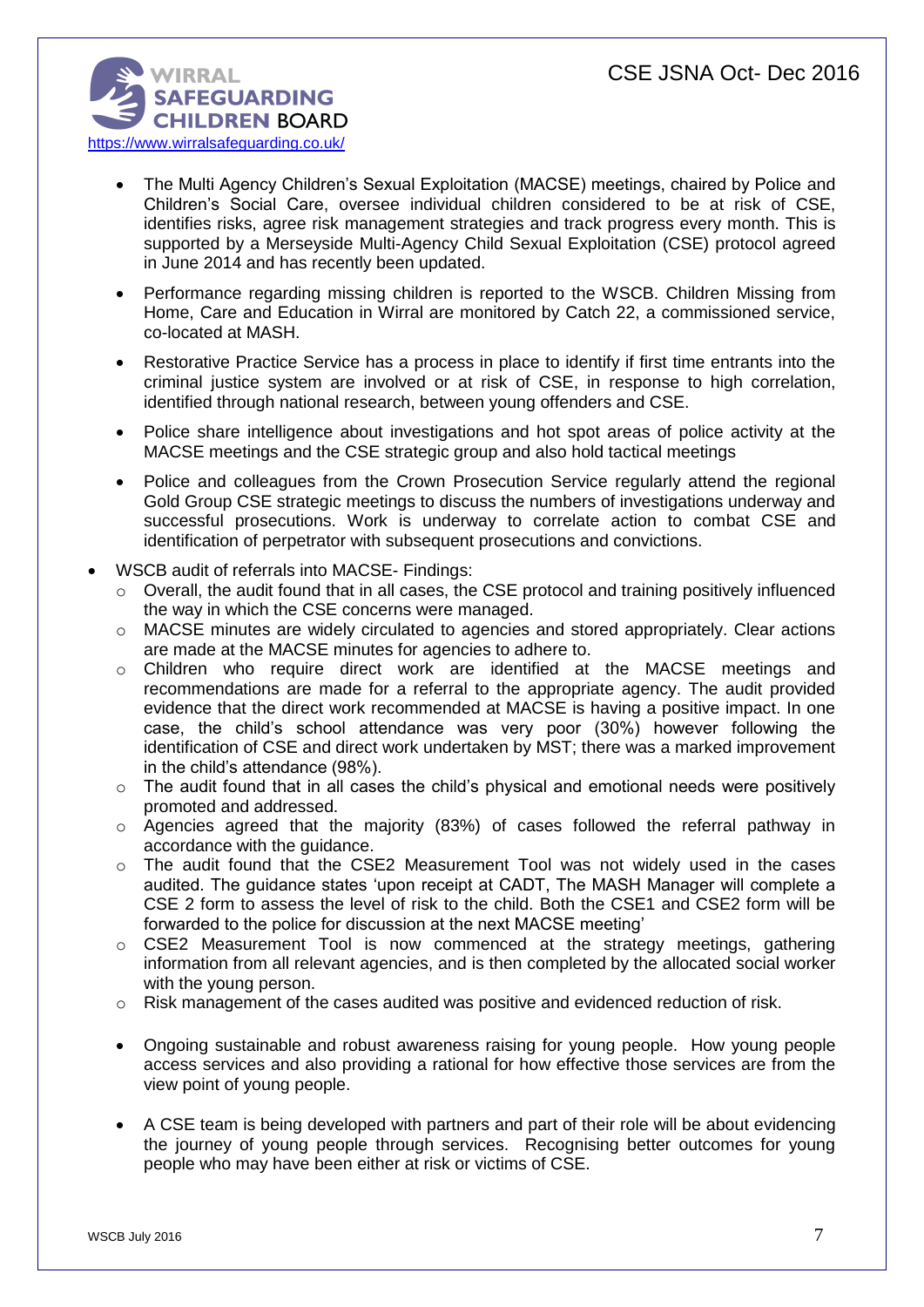

- Learning from serious case reviews has shown problems common to these reviews have included; confusion about sexual activity and the issue of consent (assuming those aged over 16 are engaged in consensual activity); linking Child Sexual Exploitation to risk taking behaviour (rather than viewing that young person as vulnerable); and a lack of action following disclosure, meaning that abuse was allowed to continue.
- Recent research has also highlighted the potential negative health consequences associated with not identifying risk soon enough – including Post Traumatic Stress Disorder (PTSD), substance misuse, self-harm, STIs, depression, eating disorders and flashbacks.
- Online/ social media technology forms part of most people's lives, especially those of young people. As a result it has been rare to identify cases of child sexual exploitation where the use of technology has not been a factor. This fact is significant, as information technology is having a direct impact in a multitude of ways on the means by which people are able to sexually exploit children. An e-safety strategy needs to form part of a robust response to Child Sexual Exploitation.
- Work is developing with the Police and Crown Prosecution Service to develop a Wirral and pan Merseyside problem profile which will include an assessment of activity undertaken to pursue and prosecute offenders.
- The WSCB commission Catch-22 to deliver the Missing from home and Child Sexual Exploitation service which includes counselling and working with young people to build resilience. This work is mainly undertaken in the short term Literature suggests that appropriate therapeutic support should be available for young people who are at risk or suffering from sexual exploitation. This support should be delivered for as long as individuals need it.
- Engagement and awareness raising across all community groups is essential to ensure a coordinated and successful response to Child Sexual Exploitation. Leaflets have been developed and presentations have begun to engage with groups in the 'night-time' economy such as taxi drivers, hoteliers and pub landlords. Presentations are given monthly as part of the induction process for taxi drivers.
- The WSCB have now employed a CSE Development officer to ensure that the goals of the multi-agency strategy to combat CSE are achieved.

## **Community / stakeholder views**

Key engaged stakeholders in the Wirral Strategy to combat Child Sexual Exploitation include:

- The Wirral Safeguarding Children Board (WSCB). The WSCB partnership includes the local authority, police, health organisations, education, voluntary, community and faith groups and youth services etc. The WSCB set CSE as a partnership priority for both 2013-14, 14/15 and 15/16 and is the lead strategic organisation in Wirral for combatting sexual exploitation. Work is co-ordinated through the multi-agency Child Sexual Exploitation and Missing Strategic group (silver) and the MACSE operational group (bronze).
- Pan Merseyside Strategic Group (Gold). The pan Merseyside group coordinates the activity undertaken by the respective local silver groups. This helps ensure a sharing of good practice and resources and a consistent approach taken to combatting Child Sexual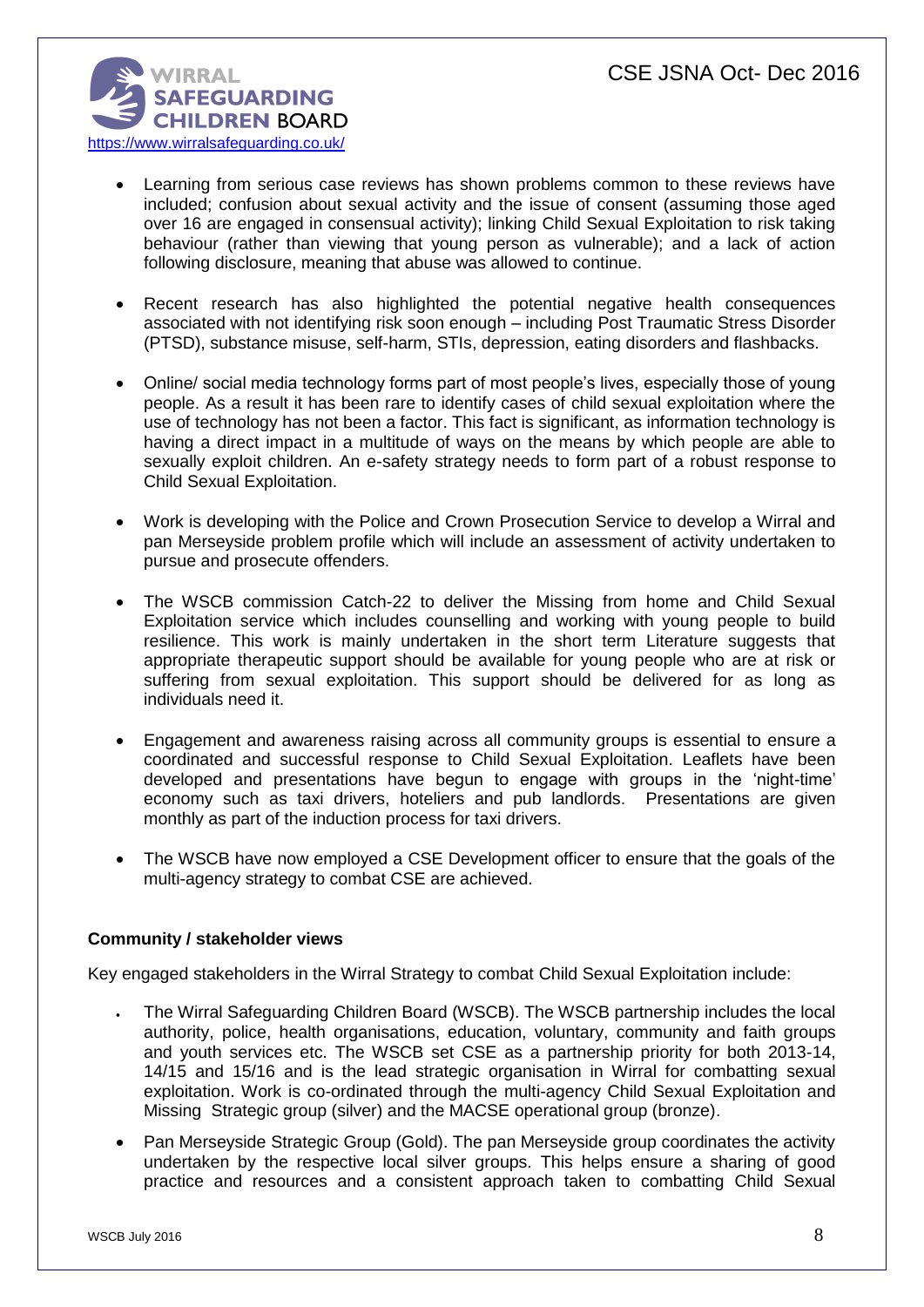

Exploitation. The group should become increasingly influential with commissioning services for Child Sexual Exploitation

- Catch-22. They are commissioned by the WSCB to deliver the Missing from Home and the Child Sexual Exploitation service to children and young people. Catch-22 identify young people at risk of being sexually exploited and work to engage with them to educate and build resilience to enable them to make healthier and better informed choices to protect them from becoming sexually exploited. Catch-22 typically works with 12-15 cases at any time and is also engaged in outreach work. The service also runs a GIRLS group which aims to work with vulnerable girls who may be at risk of becoming sexually exploited. Catch-22 are also commissioned to deliver the multi-agency Child Sexual Exploitation training for professionals on behalf of the WSCB. The full day training is delivered monthly.
- Merseyside Police. The police chair the monthly MACSE meetings and are responsible for ensuring the meetings are well attended and effective.

#### **Evidence of what works**

### **1. Nationally**

### **The Nine Foundations of Good Practice**

The Office of the Children's Commissioners' (OCC) 2013 Inquiry into gang and group-based Child Sexual Exploitation identified pockets of good practice across a number of LSCBs. Based on primary research with those areas that are being particularly proactive in tackling sexual exploitation, the OCC identified nine key foundations of good practice that have contributed to *"exemplary approaches to protecting children and young people against exploitation at the hands of gangs and groups"* (p32).

Even though the report focuses specifically on gang and group sexual exploitation, the nine principles are considered transferable to all forms of Child Sexual Exploitation. They are shown in the diagram below:

## **Essential Foundations for Good CSE Practice**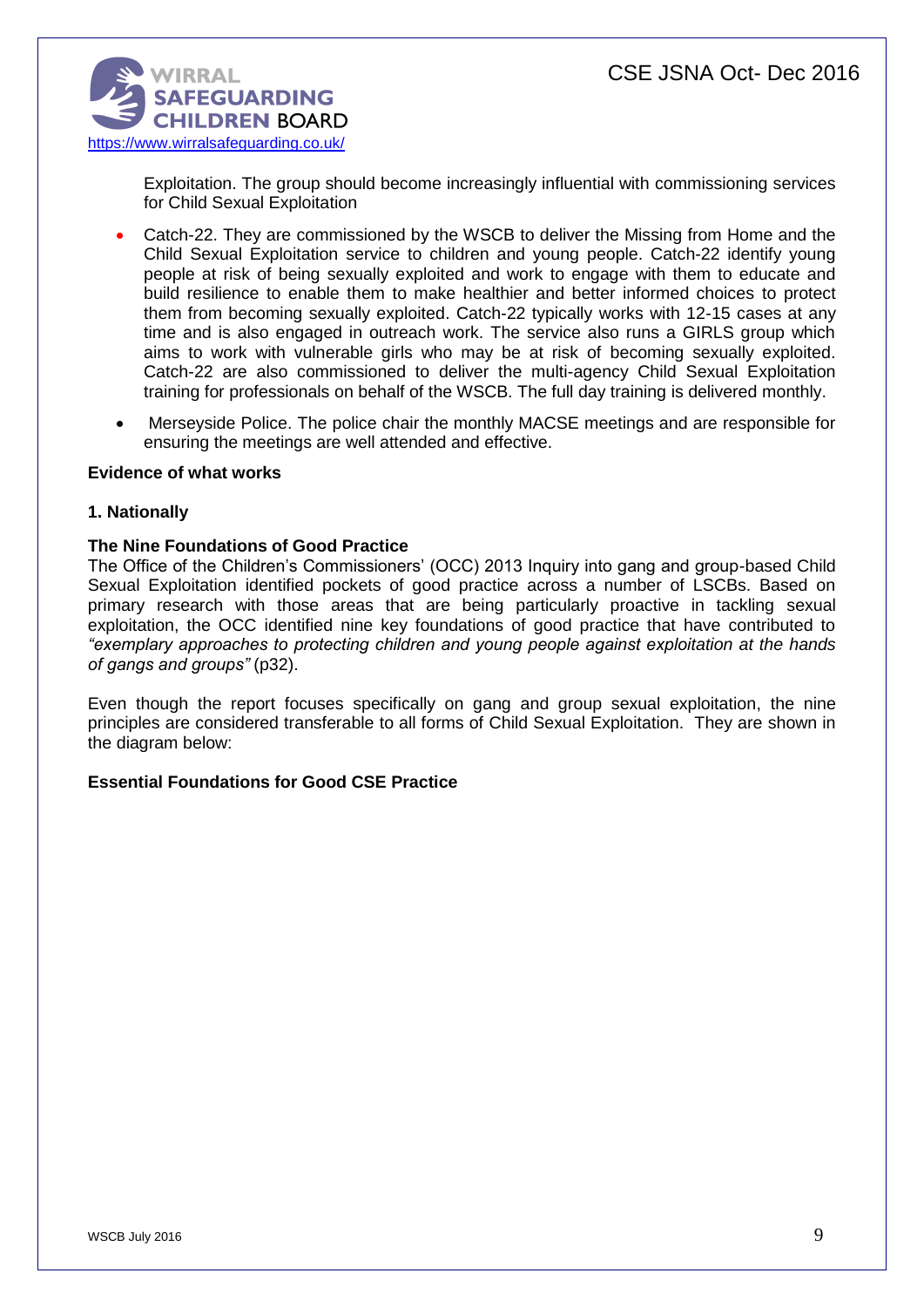

The first of the nine foundations; "focus on the child" states that the child should be at the centre of any professional decision making regarding their safety, welfare, care and protection. Importantly however, the guidance warns against placing too much emphasis on a victim making a full disclosure about the extent of the abuse they suffered. The second priority links to this; by building up a relationship of trust (in order to gain a child's confidence) from the initial point of contact.

The OCC's research identified leadership as a priority, and found that 77% of key agencies have appointed a lead Child Sexual Exploitation professional; but that fewer than half have Child Sexual Exploitation leads from local authority education and youth offending teams. Areas showing strong operational practice have focussed on creating the conditions (at school, at home, for example) in which *"everyone is alert to the signs that a child may be at risk"*. Based on evidence of how to achieve these conditions, the OCC published their "Recognition and Telling Framework" to help adults to understand what might be going on for a child or young person.

In November 2013, the NSPCC published the briefing "Learning from case reviews around Child Sexual Exploitation". The briefing notes that *"it is clear from these reviews that CSE can be particularly hard for professionals to recognise and respond to."* There were a number of key issues or failings common to several of these serious reviews:

Firstly, in several instances confusion about sexual activity and the issue of consent was cited; a failure to recognise that *"the fact that young people are engaged in what they view as consensual activity does not mean that they are not being exploited".* Victims may be coerced; some may believe they are behaving as they wish; in addition, 16 and 17 year olds were sometimes viewed (by the authorities) as being more in control of their choices.

Linking Child Sexual Exploitation to risk taking behaviour was raised as a common factor. *"When dealing with troubled children, practitioners need to see young people as vulnerable children in need of protection, rather than focussing on their challenging behaviour"*.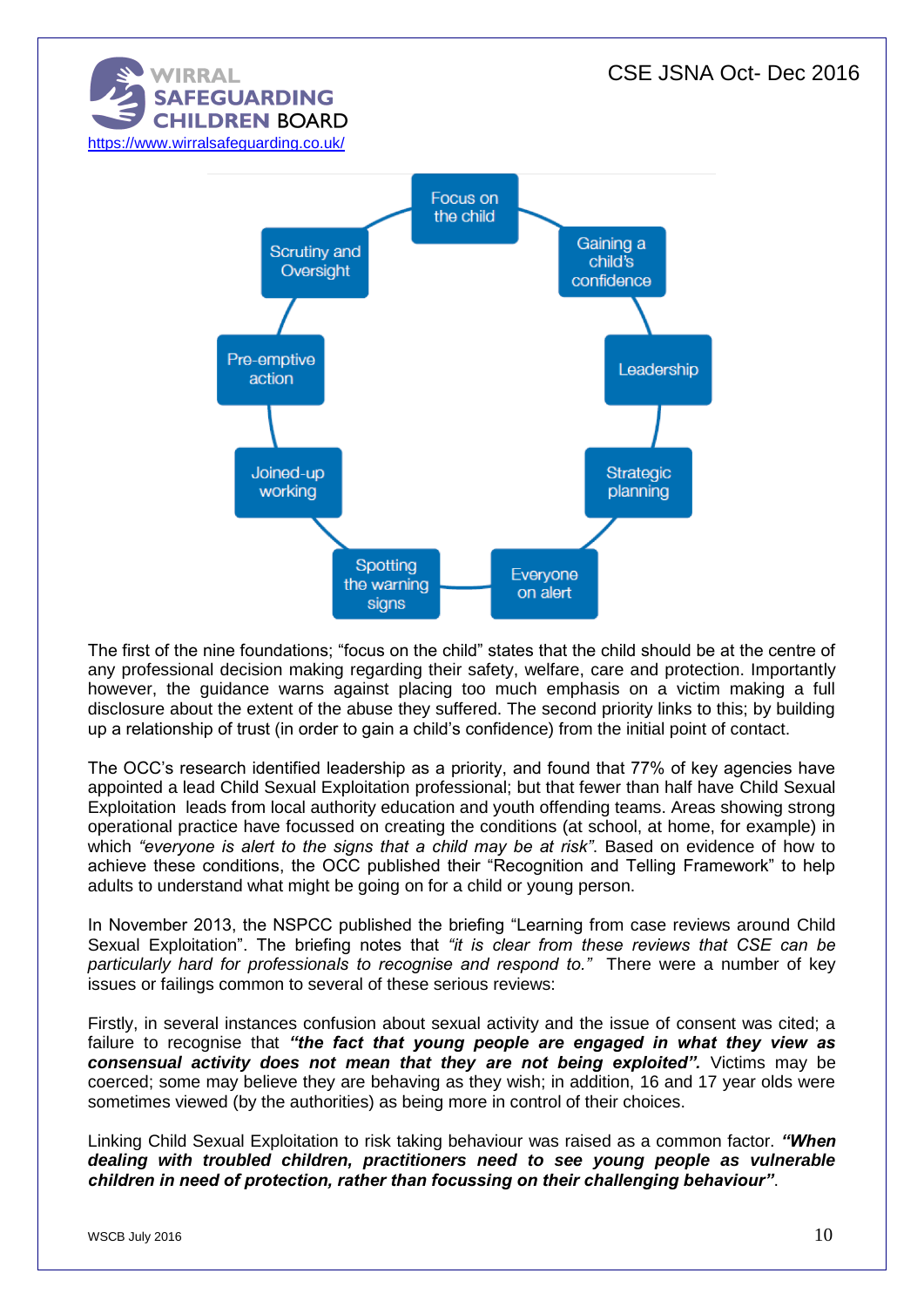

Finally, disclosure of sexual exploitation was identified; in several of these cases, no actions were taken by agencies against perpetrators following disclosure (further, in some instances, no subsequent support was provided to the young person, meaning the abuse continued). The briefing goes on to identify lessons for improving practice; 'an early and comprehensive assessment' must be carried out once warning signs are recognised. Such assessment must include issues of 'capacity of consent', taking into account the grooming process and issues of coercion which may be experienced.

In terms of interventions, the briefing states that practitioners must balance the young person's right to make their own decisions and assess their risk, with the need to protect the young person from exploitation. Disclosures must be taken seriously and dealt with as a crime. Actions taken following disclosure should *not* depend upon the victim's willingness to act as a witness in trial.

The literature suggests that a model of good practice for Child Sexual Exploitation can only be achieved through a clear multi-agency partnership approach and cannot be solely led by one agency. Key features of good practice from recent publications research includes:

- Publication of a clear action plan against which progress, performance and the contributions of partner agencies can be measured
- Clear partnership commitment to combatting Child Sexual Exploitation underpinned by a common understanding that sexual exploitation is sexual abuse which children and young people cannot consent to even if they do not always see themselves as victims
- Development of a clear referral pathway which is shared and understood across the partnership
- Development of an action to ensure high quality Child Sexual Exploitation training exists within agencies and for multi-agency and community partners
- Development of an action to ensure schools raise awareness of Child Sexual Exploitation with young people and work to protect young people at risk or victims of sexual exploitation
- Establishment of a method to proactively share information and intelligence about Child Sexual Exploitation
- Development/adoption of a Child Sexual Exploitation risk assessment tool for use with young people
- Publication of a local Child Sexual Exploitation problem profile
- Inclusion of young people in the assessment, planning and commissioning of services

# **2. Locally**

Since September 2014 Wirral has had an operational Multi-Agency Safeguarding Hub (MASH). The MASH is an information sharing hub where key agencies that is the front door for referrals for both child protection and targeted services. The MASH consists of the children's social care, targeted services, police, health and Catch-22. In relation to Child Sexual Exploitation each case is immediately directed to the relevant agency.

In terms of awareness raising the WSCB has had positive feedback from partners for the following activity:

- Publishing Wirral practice guidance including detailed information about the referral pathway, models of Child Sexual Exploitation, signs and symptoms and mythbusting, particularly views often held about victims by professionals.
- Multi-agency Child Sexual Exploitation training and briefings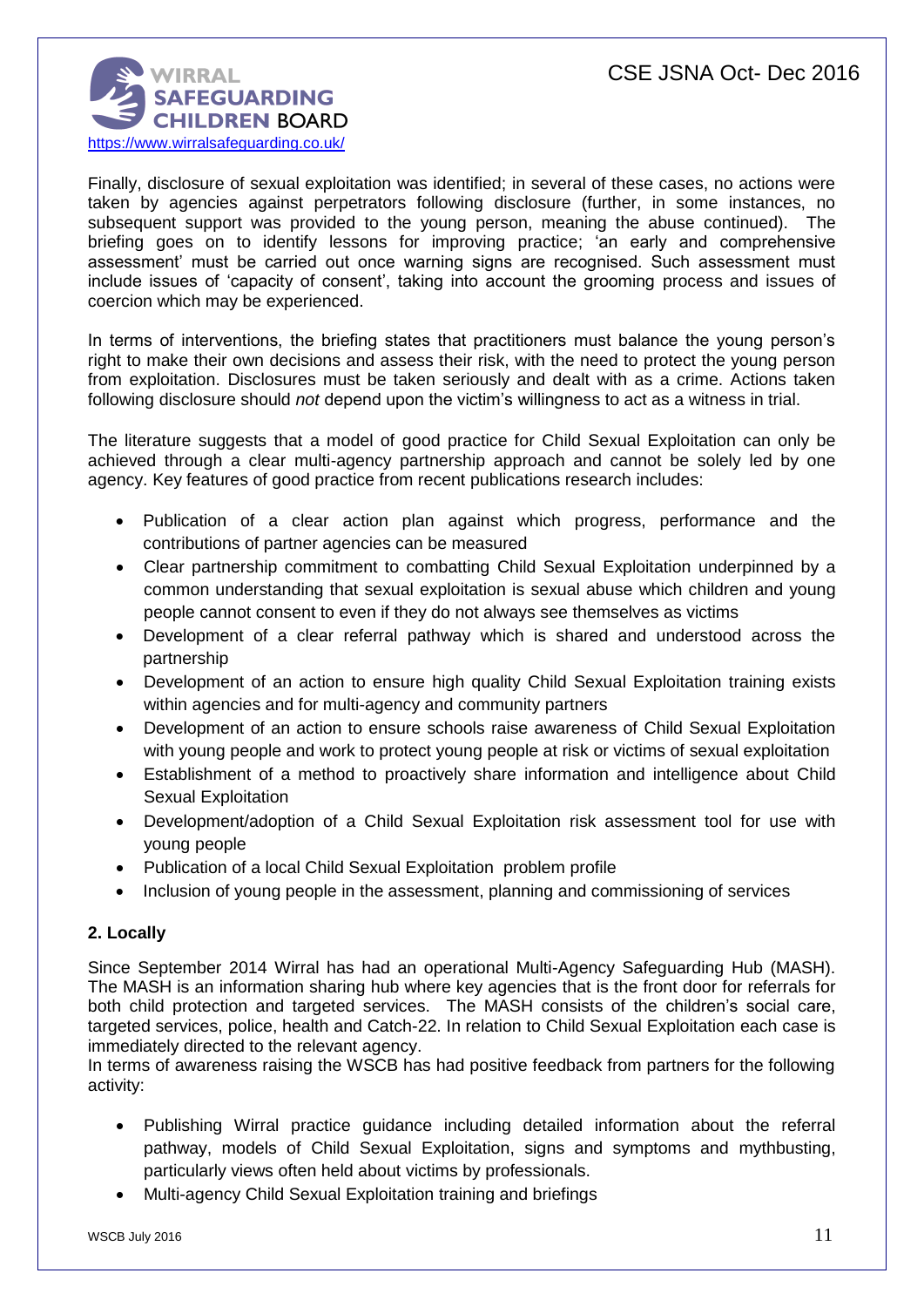

- Publication and dissemination of a series of Child Sexual Exploitation posters and leaflets
- Establishment of the Child Sexual Exploitation strategic group and publication of the action plan

# **National References**

1. The sexual exploitation of children: it couldn't happen here, could it? Thematic Ofsted inspection to evaluate effectiveness of local authorities' current response to child sexual exploitation; 2014; HM Government; <https://www.gov.uk/government/publications/sexual-exploitation-of-children-ofsted-thematic-report>

2. Real Voices; Child sexual exploitation in Greater Manchester; An independent report by Ann Coffey, MP; October 2014; [http://www.gmpcc.org.uk/wp-content/uploads/2014/02/81461-Coffey-](http://www.gmpcc.org.uk/wp-content/uploads/2014/02/81461-Coffey-Report_v5_WEB-single-pages.pdf)[Report\\_v5\\_WEB-single-pages.pdf](http://www.gmpcc.org.uk/wp-content/uploads/2014/02/81461-Coffey-Report_v5_WEB-single-pages.pdf)

3. Independent Inquiry into Child Sexual Exploitation in Rotherham (1997-2913); 2014; Baroness Jay; Commissioned by Rotherham metropolitan Borough Council; [http://www.rotherham.gov.uk/downloads/file/1407/independent\\_inquiry\\_cse\\_in\\_rotherham](http://www.rotherham.gov.uk/downloads/file/1407/independent_inquiry_cse_in_rotherham)

4 Child sexual exploitation: learning from case reviews. What case reviews tell us about child sexual Exploitation; November 2013; NSPCC; [http://www.nspcc.org.uk/globalassets/documents/information](http://www.nspcc.org.uk/globalassets/documents/information-service/case-reviews-child-sexual-exploitation-cse.pdf)[service/case-reviews-child-sexual-exploitation-cse.pdf](http://www.nspcc.org.uk/globalassets/documents/information-service/case-reviews-child-sexual-exploitation-cse.pdf)

5. "If only someone had listened": Office of the Children's Commissioner's Inquiry into Child Sexual Exploitation in Gangs and Groups; 2013; [http://www.childrenscommissioner.gov.uk/content/publications/content\\_743](http://www.childrenscommissioner.gov.uk/content/publications/content_743)

6. "I thought I was the only one. The only one in the world." The Office of the Children's Commissioner's Inquiry into Child Sexual Exploitation in Gangs and Groups Interim report; November 2012. Available from:

[http://www.childrenscommissioner.gov.uk/content/publications/content\\_636](http://www.childrenscommissioner.gov.uk/content/publications/content_636)

7. Child-line. Caught in a Trap – Grooming in 2012. Available from: [http://www.nspcc.org.uk/news](http://www.nspcc.org.uk/news-and-views/our-news/nspcc-news/12-11-12-grooming)[and-views/our-news/nspcc-news/12-11-12-grooming](http://www.nspcc.org.uk/news-and-views/our-news/nspcc-news/12-11-12-grooming)

8. Puppet on a String – The Urgent Need to Cut Children Free from Sexual Exploitation; 2011; Barnardo's; [http://www.barnardos.org.uk/ctf\\_puppetonastring\\_report\\_final.pdf](http://www.barnardos.org.uk/ctf_puppetonastring_report_final.pdf)

9. Department for Children, Schools and Families. Safeguarding Children and Young People from Sexual Exploitation: Supplementary Guidance to Working Together to Safeguard Children London: HMSO; 2009. Available from:

<https://www.education.gov.uk/publications/standard/publicationDetail/Page1/DCSF-00689-2009>

10. Boys and Trafficking- Serious Case Review report from Bristol LSCB following an investigation into the organised exploitation of children (Operation Brooke). [http://www.wirralsafeguarding.co.uk/wp-content/uploads/2016/02/serious-case-review-report](http://www.wirralsafeguarding.co.uk/wp-content/uploads/2016/02/serious-case-review-report-organised-cse-operation-brooke.pdf)[organised-cse-operation-brooke.pdf](http://www.wirralsafeguarding.co.uk/wp-content/uploads/2016/02/serious-case-review-report-organised-cse-operation-brooke.pdf)

# **Local References**

1. Wirral CSE Practice Guidance - The CSE Practice Guidance sets out the referral pathway for cases where professionals have concerns that a child may be at risk or is a victim of Child Sexual